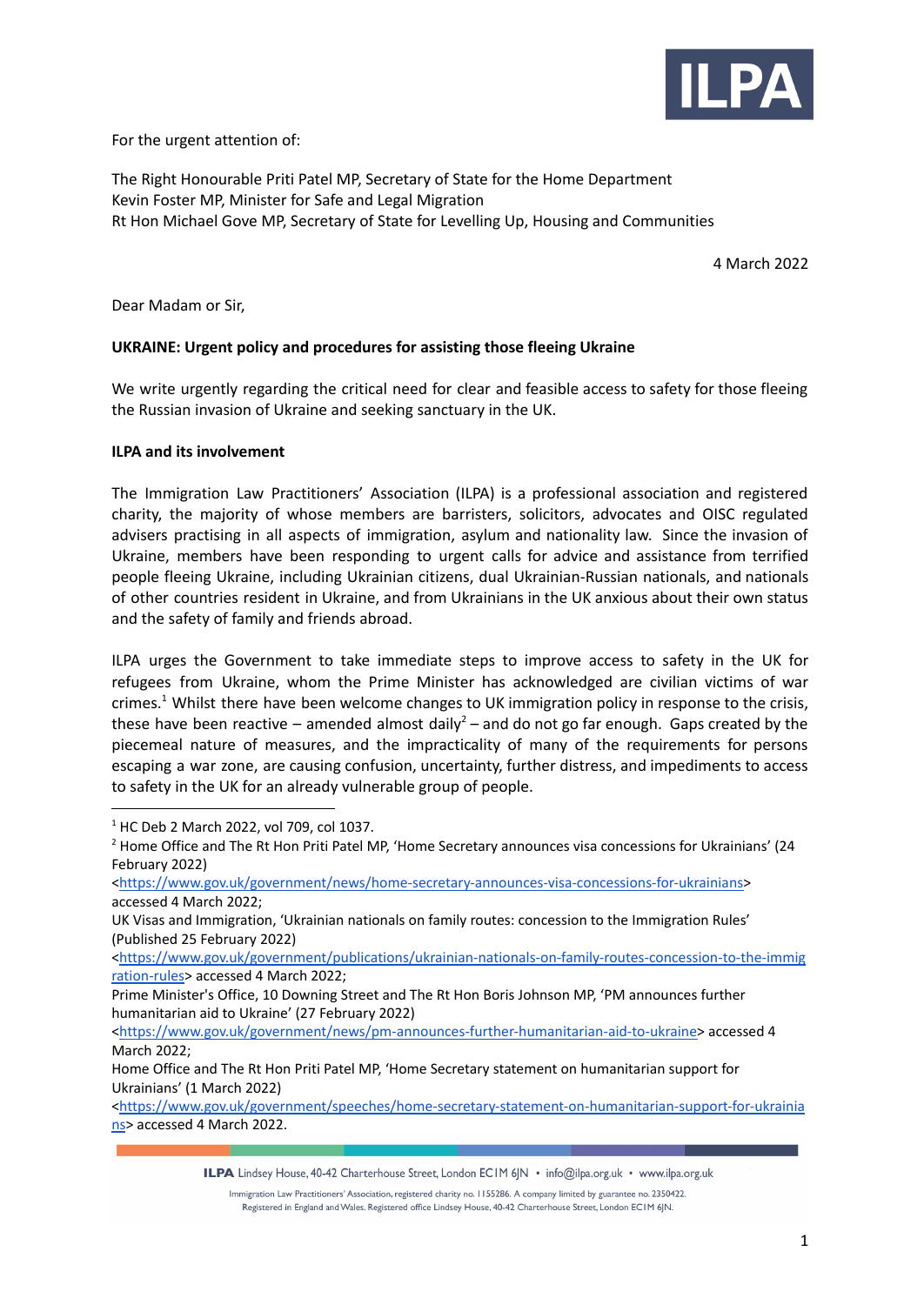

We make constructive recommendations for consideration by Ministers and seek a written response setting out how the Government plans to address these.

### **1. Lift visa requirements to enable residents of Ukraine to travel to the UK**

This is ILPA's key recommendation. It is the single most effective step that the government can and should take to ensure the efficient evacuation and resettlement of refugees fleeing the invasion of Ukraine.

This approach enables the UK to meet its moral and legal obligations under the Refugee Convention, an international legal framework for protection predicated on refugees being able to reach the relevant place of safety and receive assistance there without discrimination. Many people will choose to remain in countries neighbouring Ukraine, but some may be particularly vulnerable there (see below), whilst others may have family or other connections that make the UK their most obvious place of safety. The proposal has strong public support: at the time of writing over 119,000 people in the UK have petitioned Parliament to waive visa requirements for Ukrainian refugees to help them access safety here.<sup>3</sup> We understand that the Government will respond to this petition, and we urge you to respond in the affirmative.

Residents of Ukraine face enormous barriers to applying for visas from outside the UK, not least because the Visa Application Centre in Kyiv is closed, and accessing visa facilities in Lviv in Western Ukraine or in neighbouring countries requires them to leave places of immediate safety to travel to an unfamiliar location with no certainty of an application being accepted. Dangers of shelling and other violence are compounded by the known risks of trafficking, exploitation and destitution in situations of upheaval. The practical difficulties involved in making an application (see below) operate to make it an impossible means of accessing safety for many. Reports of Home Office telephone helpline staff being inadequately briefed to offer effective assistance<sup>4</sup> further reflect the unnecessary confusion and complexity of reliance on individual visa applications.

Security concerns have been cited as the primary reason for not waiving visa requirements, but security and border checks can properly be carried out at the UK border or at another safe place on arrival. Biometric enrolment can occur at the border as it happens for non-visa nationals arriving as visitors. Border checks can identify persons of legitimate concern without forcing ordinary civilians to take risks under gunfire to lodge visa applications. Neither Ireland nor any other European Union country currently imposes visa requirements on those fleeing Ukraine based on 'security concerns'.

ILPA strongly recommends that the Home Secretary lift visa requirements to enable persons fleeing Ukraine to travel to the UK, including:

- a. Ukrainian passport holders;
- b. Ukrainian nationals with other sufficient evidence of citizenship; and
- c. Other nationals with evidence of residence status in Ukraine.

ILPA Lindsey House, 40-42 Charterhouse Street, London ECIM 6JN · info@ilpa.org.uk · www.ilpa.org.uk

<sup>&</sup>lt;sup>3</sup> UK Government and Parliament Petitions, 'Waive visa requirement for Ukrainian refugees' <<https://petition.parliament.uk/petitions/609530>> accessed 4 March 2022.

<sup>&</sup>lt;sup>4</sup> May Bulman, 'Home Office helpline for Ukraine refugees manned by advisers who 'know nothing' about new scheme' *The Independent* (2 March 2022)

<sup>&</sup>lt;[https://www.independent.co.uk/news/uk/home-news/ukraine-helpline-home-office-refugees-visas-uk-b202](https://www.independent.co.uk/news/uk/home-news/ukraine-helpline-home-office-refugees-visas-uk-b2026695.html) [6695.html>](https://www.independent.co.uk/news/uk/home-news/ukraine-helpline-home-office-refugees-visas-uk-b2026695.html) accessed 4 March 2022.

Immigration Law Practitioners' Association, registered charity no. 1155286. A company limited by guarantee no. 2350422. Registered in England and Wales. Registered office Lindsey House, 40-42 Charterhouse Street, London EC1M 6JN.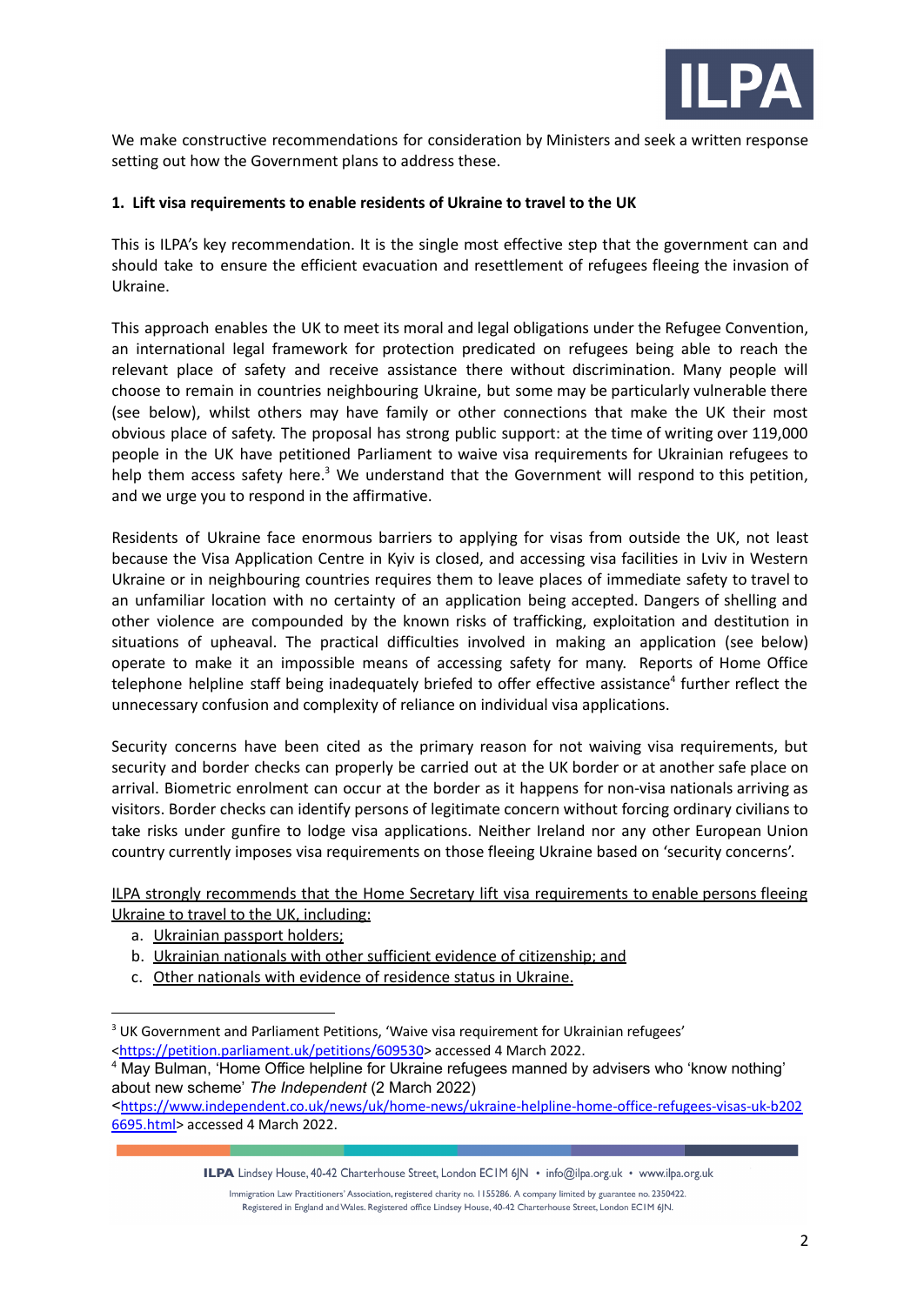

### **2. Limit practical barriers to applying for a visa overseas by waiving the requirement to provide biometric data at a visa application centre**

If visa requirements are not lifted then, at the very least, steps should be taken to limit the practical barriers to making a visa application from overseas. In particular, the requirement to attend a visa facility in person to provide biometric data (fingerprints and/or a photograph of their face) before a visa application can be considered should be waived, given the dangerous journeys and risk calculations people otherwise must make.

The Home Secretary has a discretion to waive the requirement to register biometric data for entry clearance and biometric immigration document applications.<sup>5</sup> As the dangers escalate in Ukraine, the exercise of this power would make the visa process more accessible to those seeking to be reunited with families and access safety.

Security concerns have again been cited in support of the maintenance of this requirement, but alternative approaches, deployed effectively in other immigration processes, could be adopted in these exceptional circumstances. For example, the Home Secretary could:

- Permit individuals who have enrolled their biometrics in a previous UK visa application to reuse this data without having to enrol biometrics again enabling the application process to be fully completed digitally. This was used for processing applications during the Covid-19 pandemic.
- Enable applicants to use the UK Immigration: ID Check app to self-enrol biometric information from their biometric passports (where available). This process has been used for EU nationals applying for permission to enter the UK as a Skilled Worker or ICT migrant as part of the digitalisation of the UK immigration process. It has also been used for the Hong Kong British National (Overseas) route. Our understanding is that the current Ukrainian passport contains a biometric chip, which should enable it to be compatible with the Generic Identity Verification (GIDV) app.
- Conduct biometric checks on arrival in the UK, particularly for those people who do not hold biometric identity documents. This was used by the UK to assist some of those evacuated from Afghanistan last year and used more widely by countries in the European Union.

ILPA recommends that the Home Secretary waive the requirement to provide biometric data at a visa application centre.

#### **3. Simplify visa application procedures to reduce further barriers**

The practicalities of applying for a visa are complex and pose significant difficulties for persons seeking a route to safety. ILPA recommends the following steps, at a minimum, to limit the many obstacles faced by applicants fleeing Ukraine:

a. Provide information and guidance on applying for the Family Migration Visa and Ukrainian Family Scheme in Ukrainian. No Ukrainian translation has been provided of the published guidance on these schemes on the UK Visas and Immigration gov.uk website making this key

<sup>5</sup> Immigration (Biometric Registration) Regulations 2008 (SI 2008/3048),Regulation 5(1); *R (on the application of SGW) v Secretary of State for the Home Department (Biometrics, family reunion policy)* [2022] UKUT 15 (IAC), [57].

ILPA Lindsey House, 40-42 Charterhouse Street, London ECIM 6JN · info@ilpa.org.uk · www.ilpa.org.uk

Immigration Law Practitioners' Association, registered charity no. 1155286. A company limited by guarantee no. 2350422. Registered in England and Wales. Registered office Lindsey House, 40-42 Charterhouse Street, London EC1M 6JN.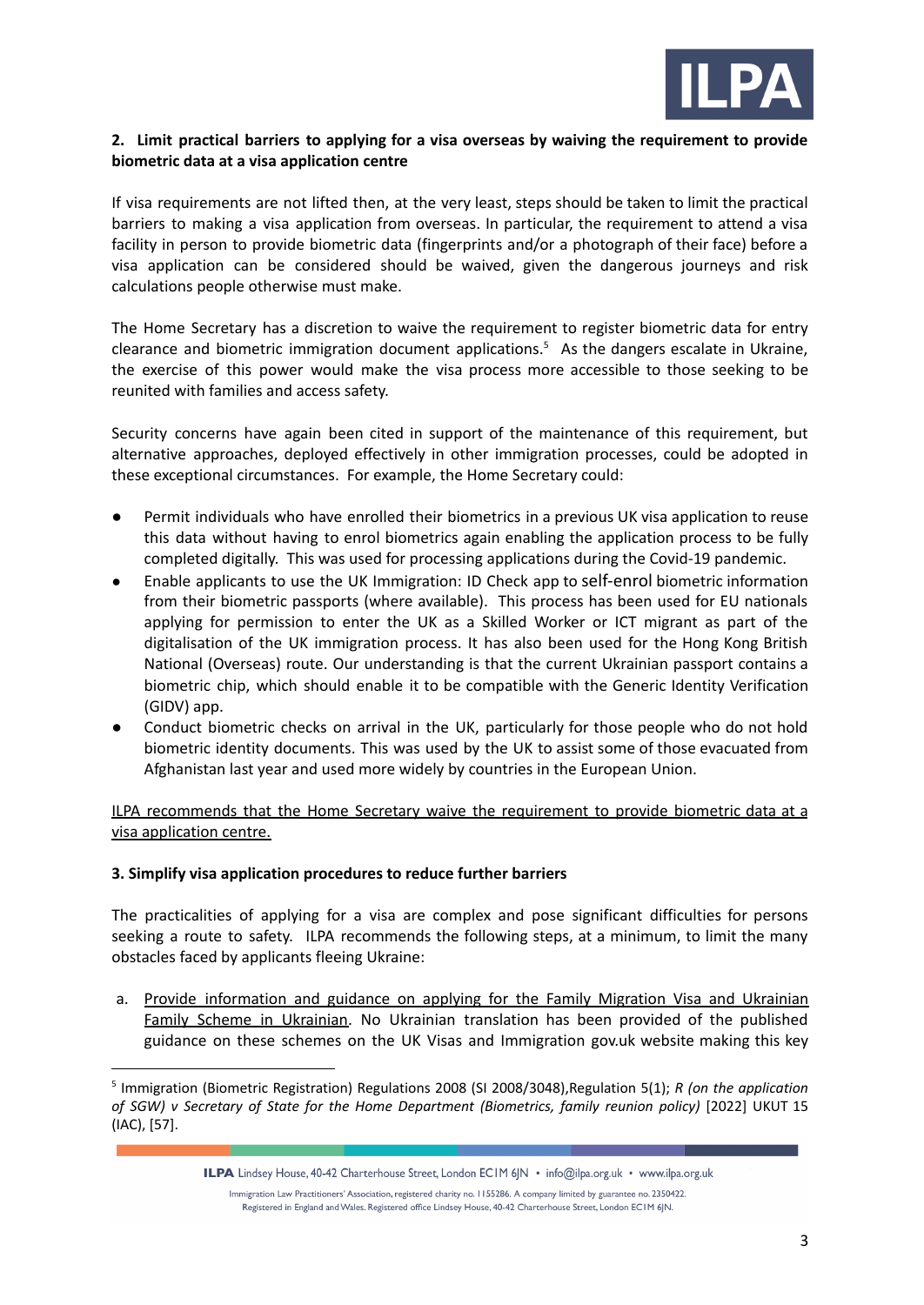

information inaccessible to Ukrainians who do not have sufficient English to understand it. Similarly, people who are eligible to apply under the schemes are required to telephone a designated call centre to provide information about their application, however this is operated in English only and there is an urgent need for 24/7 staffing of the relevant helplines by Ukrainian speakers to assist those without English language ability or third-party English language support.

- b. Exercise flexibility regarding the provision of identity and nationality documents and other supporting documentation recognising that in an emergency people may have not been able to escape with their documents or be able to retrieve them, nor are institutions open in Ukraine to provide replacements. Allowance should be made for applicants to rely on alternative documents such as an expired passport, birth certificate, or other identity document, where they do not have a current valid passport or travel document. ILPA welcomes the waiver of the requirement to provide TB certificates but considers that concessions should also extend to criminal record certificates required by Ukrainians to apply under certain occupation codes of the Skilled Worker route. The need for document legalisation or certified translations for submission with the visa application should also be eliminated to reduce the need for legal assistance.
- c. Ensure each aspect of the visa process is free of charge, including attendance at any biometric appointment and uploading documents at the Visa Application Centre. ILPA welcomes the concessions made by the Home Secretary to waive visa application fees under the Family Migration Route and Ukrainian Family Scheme as well as to make in-country switching applications free of charge for Ukrainians in the UK. We seek confirmation, however, that biometric appointments for Ukrainians outside their country will be made free of charge, without the additional charges normally levied by visa application centres that administer these processes. We are extremely concerned that the guidance identifies that there will remain a fee for applicants who are unable to scan and upload their documents to the system themselves and need to do this at the visa application centre. It is unrealistic and unfair to expect applicants fleeing their homes under bombardment to have access to electronic resources to scan and upload their documents electronically or to be able to pay for this at a visa application centre.
- d. Prioritise the return of passports to those who had previously lodged an application at the (now closed) Visa Application Centre in Kyiv, providing clarity on how applicants will be contacted, how passports will be delivered, how quickly this will be done, and how their outstanding applications will be processed. Measures put in place to respond flexibly during visa application centre closures in the pandemic could be adapted for the current circumstances.
- e. Waive the requirement for applicants to remain in the same country as the Visa Application Centre while their application is processed. People will not normally be resident in the countries where they can make a visa application and may well need to travel onwards to access support from family or friends and ensure their safety. They should not be prevented from doing so and visa application centres must respond flexibly to facilitate the issue of their visas, such as by returning their passport or travel documents. Entry clearance could be issued in the form of digital status rather than in a vignette.

ILPA Lindsey House, 40-42 Charterhouse Street, London ECIM 6JN • info@ilpa.org.uk • www.ilpa.org.uk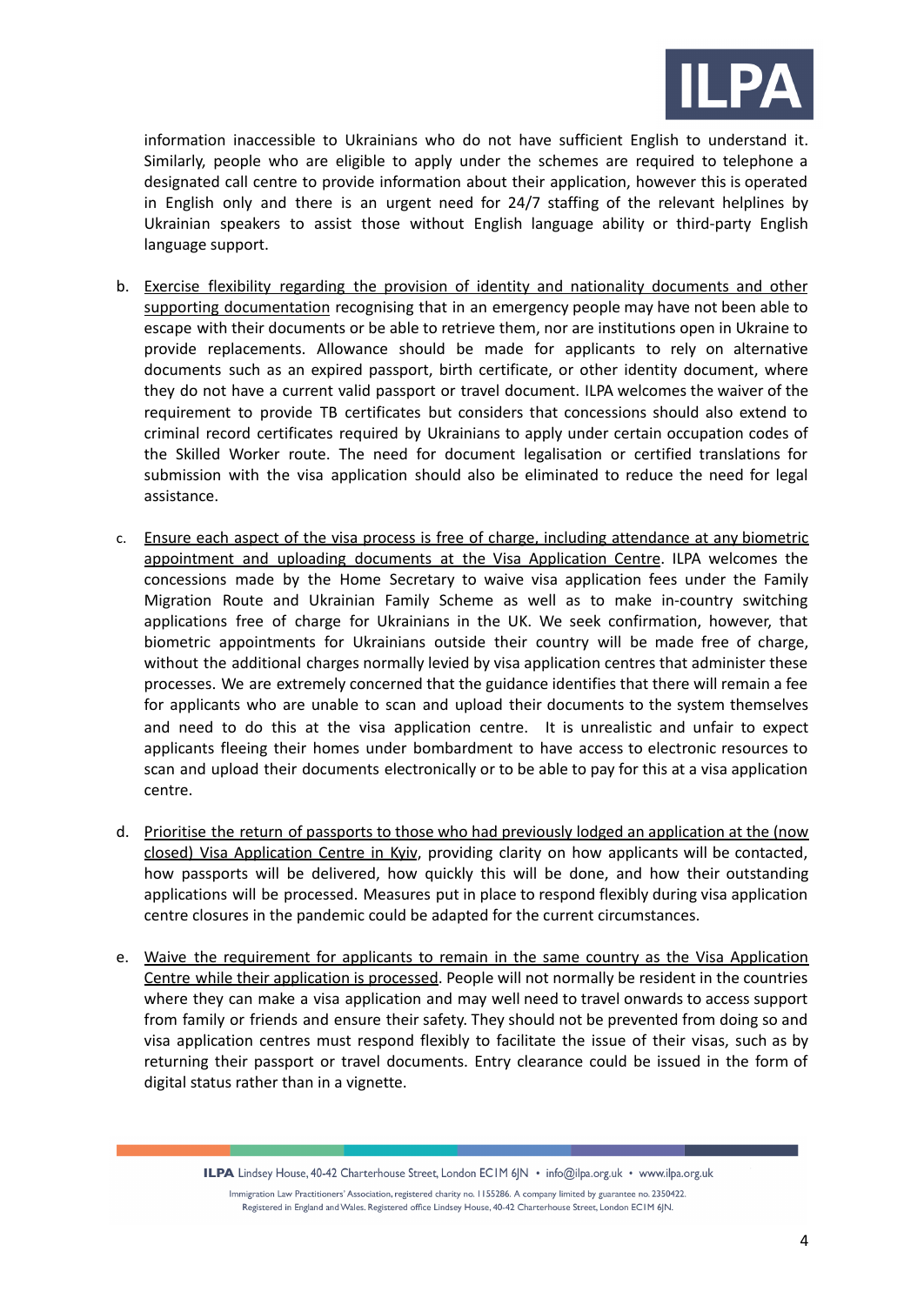

### **4. Urgently increase capacity for processing applications**

ILPA asks the Home Secretary to provide her assessment of the anticipated demand from applicants applying for visas under the Family Migration route and Ukrainian Family Scheme and to significantly increase Home Office case-working capacity at this stage. Although increased capacity has been announced for processing visas at centres in Poland, Moldova, Romania and Hungary, with the option of increasing this further if necessary, ILPA remains concerned that capacity will not be sufficient to meet demand from applicants or to ensure timely decisions are made, leaving people vulnerable in neighbouring countries while trying to access appointments or awaiting the outcome of applications.

There are precedents within the Home Office for moving caseworkers from different departments to make timely decisions, for example to meet demand for the EU Settlement Scheme or the BN(O) immigration route for British Nationals (Overseas) in Hong Kong. These steps must be taken with urgency.

The Home Office should also prioritise consideration of EU Settlement Scheme Family Permit applications from Ukrainian nationals, and other persons fleeing Ukraine, as many continue to await decisions on their applications to join family members in the UK given the extended processing times under the scheme.

## ILPA recommends that the Home Secretary:

- a. Urgently and significantly increase case-working capacity; and
- b. Prioritise EU Settlement Scheme Family Permit applications from Ukrainian nationals, and other persons fleeing Ukraine, over other applications within this scheme.

#### **5. Expand eligibility under the Ukrainian Family Scheme and Family Migration route**

ILPA welcomes the introduction of the Ukrainian Family Scheme and the significant recent expansion of this scheme that now enables British nationals, those settled in the UK, those with pre-settled status who living in the UK before 1 January 2021, and those with refugee status or humanitarian protection in the UK, to bring their immediate family members, their extended family members (parents, grandparents, adult children, grandchildren, partner's grandchildren, and siblings) to the UK in addition to their immediate family members of their extended family.

In consideration of the critical humanitarian situation in Ukraine, caused by the most devastating conflict in Europe in a generation, and in order to deliver on the UK Government's commitments to supporting Ukraine and its people at this difficult time, we urge the Home Secretary to make the Ukraine Family Scheme as inclusive as possible for families of Ukrainian nationals. There remain significant numbers of Ukrainians and their family members who remain unable to benefit from this scheme. ILPA recommends that the Home Secretary:

a. Enable Ukrainian nationals with limited leave to remain in the UK (without pre-settled, humanitarian protection or refugee status) to sponsor immediate and extended family members under the Ukrainian Family scheme. There is a large cohort of Ukrainian nationals with limited leave to remain in the UK, such as those with Skilled Worker status, Child and other Students, or limited leave to remain as a partner, to mention just some categories. As they do

ILPA Lindsey House, 40-42 Charterhouse Street, London ECIM 6JN · info@ilpa.org.uk · www.ilpa.org.uk

Immigration Law Practitioners' Association, registered charity no. 1155286. A company limited by guarantee no. 2350422. Registered in England and Wales. Registered office Lindsey House, 40-42 Charterhouse Street, London EC1M 6JN.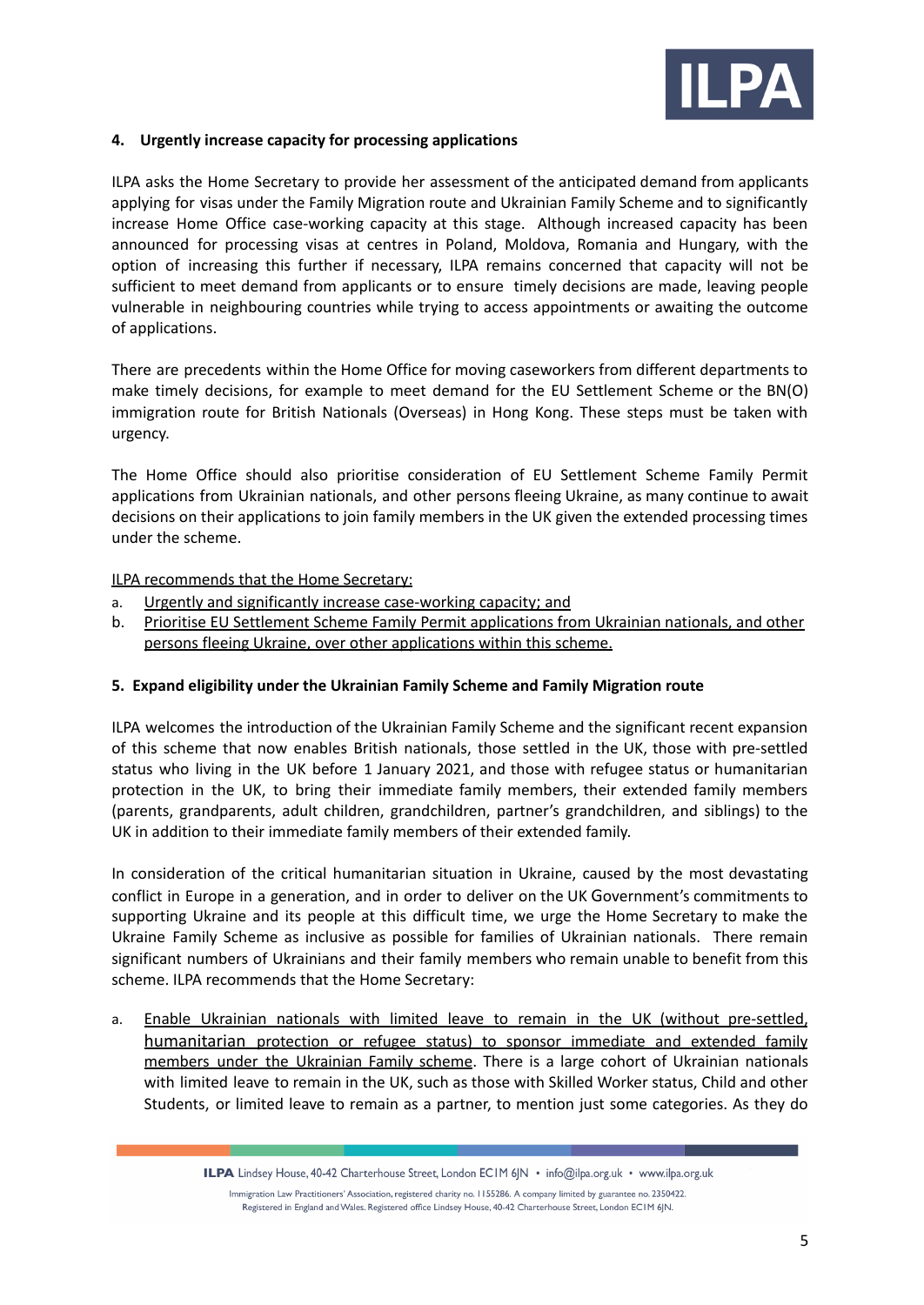

not have settled status, they are not included within the remit of the scheme but will be equally anxious to be reunited with family members fleeing the invasion.

- b. Allow individuals to sponsor a broader range of extended family members under the Ukrainian Family Scheme, including in-laws and other relatives. UK-based family members are unable to sponsor wider family members unless there are 'exceptional circumstances'. We would argue that these are 'exceptional circumstances'<sup>6</sup> and the welfare of these further extended family members will be of acute concern to them. In accordance with the recognised principle of refugee family unity, the UK will be the most appropriate resettlement destination for people with family connections in the UK and this should be facilitated by the scheme.
- c. Recognise unmarried partners with less than two years cohabitation and those who have not lived together under the Ukrainian Family Scheme. Such flexibility will be particularly important for LGBTIQ+ individuals for whom there is no recognition of same sex marriage in Ukraine and who will be particularly reliant on recognition of their relationship to remain together in exile. Many other couples may have become eligible to apply under the family immigration rules were it not for the invasion, and the invasion itself may have also disrupted other unmarried couples' ongoing cohabitation or their ability to evidence the same.
- d. Automatically extend leave for Ukrainian nationals in the UK unable to return there before the expiry of their visas. It is not clear how individuals in most of the immigration categories to which the temporary concessions apply can extend their leave if they are unable to meet the requirements for a usual extension application. By way of example, if a Ukrainian Student is unable to pay the tuition fees for a new university course as a result of the situation in their home country, or a Skilled or Seasonal Worker is unable to continue in their sponsored employment, it is unclear how these categories of people would be able to lawfully remain in the UK beyond the date of the expiry of their leave. To remedy this issue, we would urge the Home Secretary to consider granting automatic extensions to Ukrainian nationals unable to return to Ukraine. We urge the Government to also consider how to safeguard persons on routes, such as Seasonal Worker, from exploitation.
- e. Ensure the Ukraine Family Scheme permits applications from Ukrainian nationals in the UK on visitor visas who are unable to return to Ukraine. A significant number of Ukrainian nationals were visiting their family in the UK prior to the invasion and have been unable to return to Ukraine since. Temporary concessions allow such visitors to switch into a points-based or a family route 'provided they meet the requirements for leave based on exceptional circumstances'. The 'Apply for a Ukraine Family Scheme visa' webpage indicates, at the time of writing, that it will be possible for persons to apply to the scheme from inside the UK and that guidance will be 'available soon'.<sup>7</sup> ILPA urges that these are extended to permit visitors in such circumstances to apply under the Ukraine Family Scheme from within the UK, to maintain consistency in the Home Secretary's procedures for family applications by those affected by the crisis in Ukraine.

ILPA Lindsey House, 40-42 Charterhouse Street, London ECIM 6JN · info@ilpa.org.uk · www.ilpa.org.uk

 $<sup>7</sup>$  ibid.</sup>  $6$  UK Visas and Immigration and Home Office, 'Apply for a Ukraine Family Scheme visa' (published 4 March 2022) <<https://www.gov.uk/guidance/apply-for-a-ukraine-family-scheme-visa>> accessed 4 March 2022.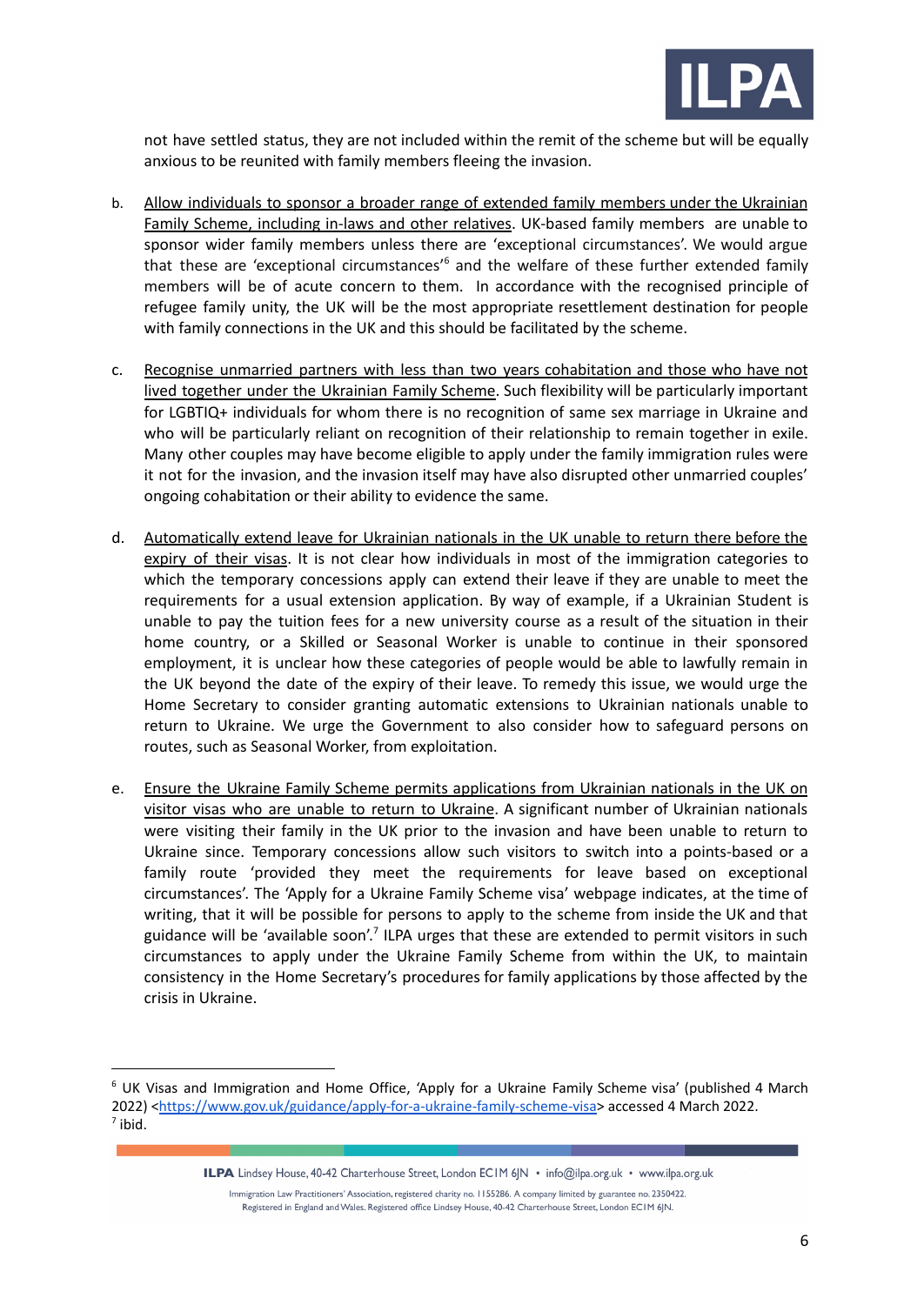

f. Provide certainty to Ukrainians granted leave to enter under the Ukraine Family Scheme. The Home Secretary should publish guidance providing certainty as to whether applicants successfully granted leave to enter under the scheme will be able to renew their leave at the end of the 3 years, the period of time they may renew that leave, and the period of time before they can qualify for settlement. It is also necessary for clarification to be provided as to whether they will be permitted to switch into different categories of leave within the UK.

### **6. Accelerate the introduction of the Humanitarian Sponsorship route and provide guidance**

ILPA welcomes the announcement of a new humanitarian sponsorship pathway to 'open up a route to the UK for Ukrainians who may not have family ties with the UK but who are able to match with individuals, charities, businesses and community groups'.<sup>8</sup> However, we note that this can only complement and not substitute the UK's obligations under the Refugee Convention to welcome refugees fleeing persecution.

It remains unclear how and when this route will be implemented. The situation in Ukraine is fast-developing and there is an urgent need to open safe and legal routes to the UK. The UK must act with haste. For the route to be viable, there must be a streamlined approval process to reduce delays in the verification of sponsors and their being matched to Ukrainians in need of immediate help. Funds should also be made available to groups and communities in the UK to assist them with the costs of sponsoring families in the UK and supporting integration. There is precedent for this: the £43 million dedicated support package for the Hong Kong BN(O) route.<sup>9</sup>

ILPA recommends that the Home Secretary and/or the Secretary of State for Levelling Up, Housing and Communities urgently publish guidance addressing:

- a. How the pathway will operate and when it will open;
- b. Whether and how the scheme will differ from the existing community [sponsorship](https://www.gov.uk/government/publications/apply-for-full-community-sponsorship) pathway;<sup>10</sup>
- c. The organisations that the Home Office will partner with to match sponsors and applicants;
- d. How people may become sponsors, including whether existing community sponsors or licensed Worker sponsor holders will be eligible to sponsor individuals more quickly;
- e. Whether individuals who successfully secure leave under this category will be able to switch in-country into different categories;
- f. Whether individuals will be granted refugee status or humanitarian protection; and
- g. The considerations being given to safeguarding against modern slavery and labour exploitation.

ILPA Lindsey House, 40-42 Charterhouse Street, London ECIM 6JN • info@ilpa.org.uk • www.ilpa.org.uk

<sup>&</sup>lt;sup>8</sup> Home Office and The Rt Hon Priti Patel MP, 'Home Secretary statement on humanitarian support for Ukrainians' (1 March 2022)

<sup>&</sup>lt;[https://www.gov.uk/government/speeches/home-secretary-statement-on-humanitarian-support-for-ukrainia](https://www.gov.uk/government/speeches/home-secretary-statement-on-humanitarian-support-for-ukrainians) [ns](https://www.gov.uk/government/speeches/home-secretary-statement-on-humanitarian-support-for-ukrainians)> accessed 4 March 2022.

<sup>9</sup> Ministry of Housing, Communities & Local Government, The Rt Hon Dominic Raab MP, The Rt Hon Priti Patel MP, and The Rt Hon Robert Jenrick MP, 'National welcome for Hong Kong arrivals' (8 April 2021) <<https://www.gov.uk/government/news/national-welcome-for-hong-kong-arrivals>> accessed 4 March 2022.

<sup>&</sup>lt;sup>10</sup> HM Government, 'Apply for community sponsorship' (last updated 31 December 2021) <<https://www.gov.uk/government/publications/apply-for-full-community-sponsorship>> accessed 4 March 2022.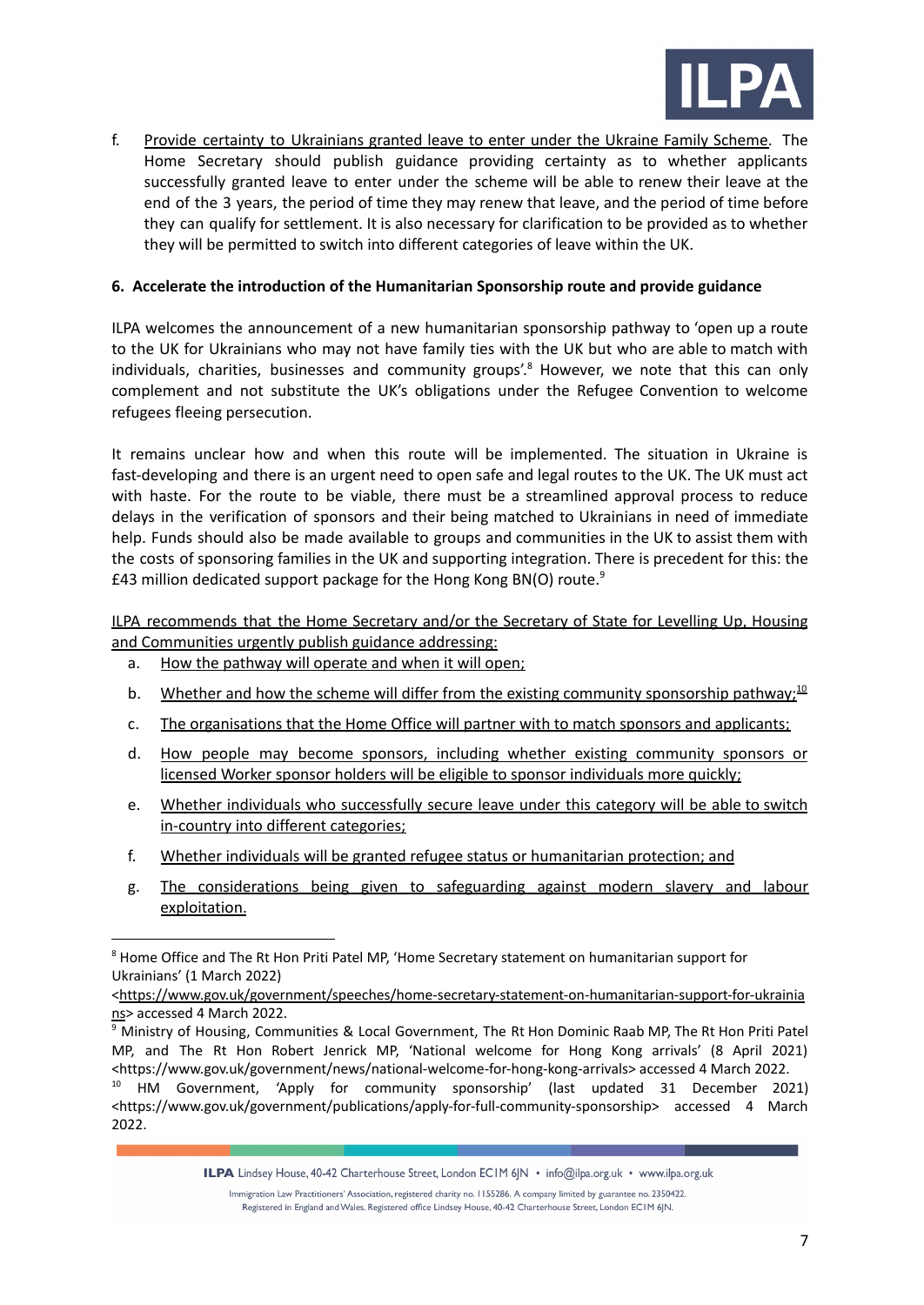

## **7. Grant temporary protection to Ukrainian citizens and residents, and establish a resettlement program**

UNHCR has estimated that up to four million people could flee Ukraine as a result of the Russian invasion.<sup>11</sup> This represents large numbers of displaced persons in Europe who will be refugees within the meaning of the 1951 Refugee Convention or eligible for other forms of humanitarian protection because they are at risk of serious harm as a result of the ongoing conflict.

The Home Office has not proposed any substantial measures to cope with the scale of this challenge or the inevitable pressures and delays in determining asylum applications on an individual basis. By contrast, the EU is proposing to trigger legislation granting temporary protection of up to 3 years to those fleeing the invasion of Ukraine, including Ukrainian citizens, long-term legal residents in Ukraine, shorter-term legal residents who cannot safely return to their countries of origin, and the family members of each of these groups.<sup>12</sup> Moreover, Ukrainian citizens are permitted to cross EU borders without visas, and border posts are being encouraged to relax procedures for other persons fleeing Ukraine.

Ukraine's neighbours cannot be expected to shoulder the responsibility of accommodating refugees alone, and the UK must act in solidarity with them. Therefore, in addition to its family reunion schemes, the Home Secretary should also commit to resettling people who need international protection, with a target of at least 10,000 people a year. The House of Lords agreed with this proposal consenting to amendment 49 to insert a new clause containing this requirement in the Nationality and Borders Bill.<sup>13</sup> We urge the Government to accept this amendment when the Bill returns to the House of Commons.

Without substantial resettlement programs, recourse to irregular migration routes will inevitably increase, and refugees will lose their lives.

ILPA recommends that the Home Secretary:

- a. Announces a scheme for affording temporary protection status to Ukrainian nationals and other residents seeking sanctuary in the UK; and
- b. Urgently establishes a resettlement programme with a target to resettle at least 10,000 people each year.

#### **8. Ensure protection for minority groups fleeing Ukraine**

ILPA urges the Home Secretary to put in place measures to protect minority groups at risk of being disproportionately affected by the violence in Ukraine and facing increased difficulties whilst displaced, including:

ILPA Lindsey House, 40-42 Charterhouse Street, London ECIM 6JN · info@ilpa.org.uk · www.ilpa.org.uk

<sup>11</sup> Michelle Langrand, 'UNHCR: Escalation of war in Ukraine could drive 4 million refugees' *Geneva Solutions* (1 March 2022)

<sup>&</sup>lt;[https://genevasolutions.news/peace-humanitarian/unhcr-escalation-of-war-in-ukraine-could-drive-4-million-r](https://genevasolutions.news/peace-humanitarian/unhcr-escalation-of-war-in-ukraine-could-drive-4-million-refugees) [efugees>](https://genevasolutions.news/peace-humanitarian/unhcr-escalation-of-war-in-ukraine-could-drive-4-million-refugees) accessed 4 March 2022.

 $\frac{12}{12}$  European Commission, 'Ukraine: Commission proposes temporary protection for people fleeing war in Ukraine and guidelines for border checks' (2 March 2022)

<sup>&</sup>lt;[https://ec.europa.eu/commission/presscorner/detail/en/ip\\_22\\_1469>](https://ec.europa.eu/commission/presscorner/detail/en/ip_22_1469) accessed 4 March 2022.

<sup>&</sup>lt;sup>13</sup> UK Parliament Votes in Parliament, 'Nationality and Borders Bill Division 4: held on 2 March 2022' <[https://votes.parliament.uk/Votes/Lords/Division/2701>](https://votes.parliament.uk/Votes/Lords/Division/2701) accessed 4 March 2022.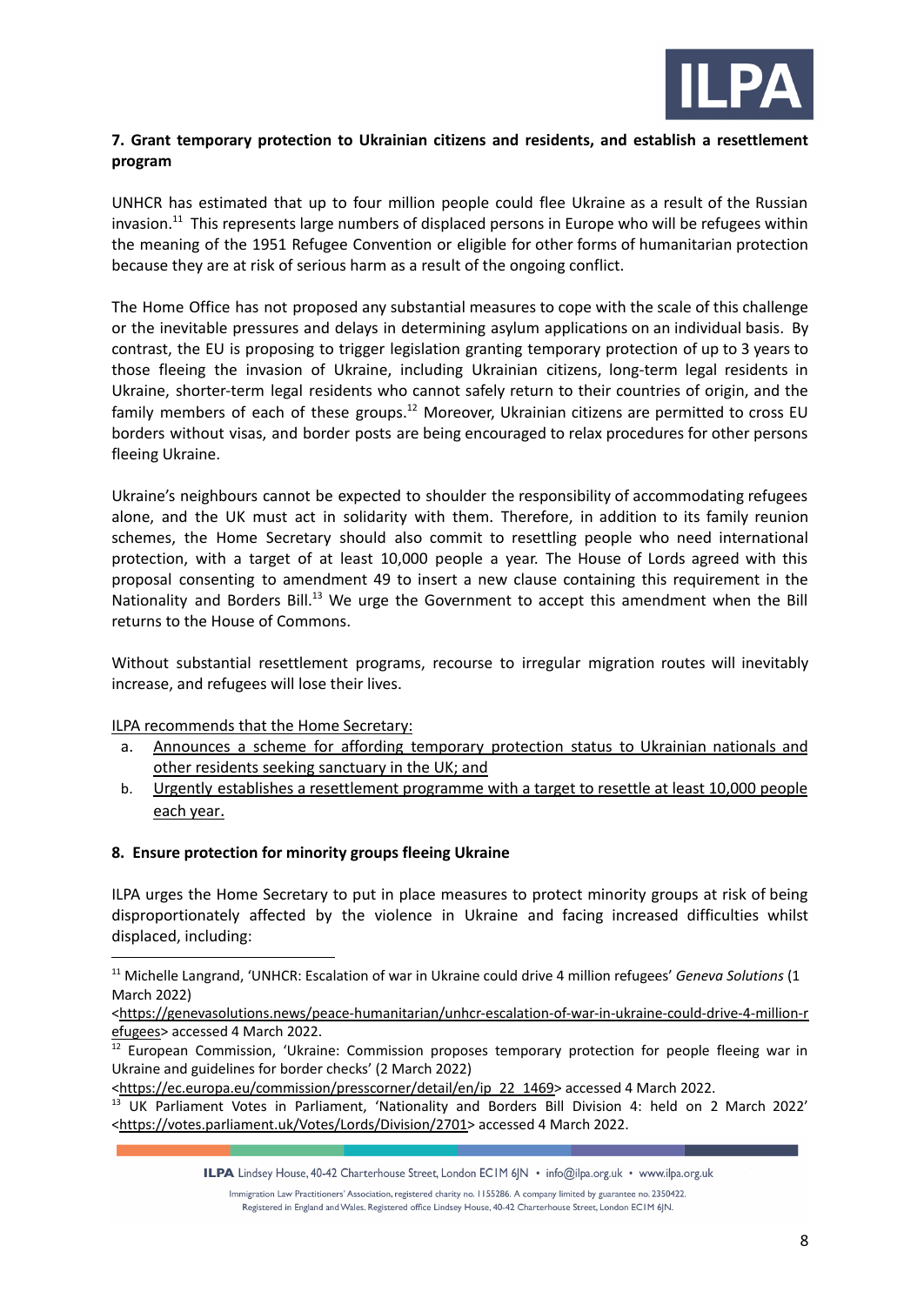

- a. Unaccompanied children, who are particularly vulnerable to harm, including trafficking, exploitation and abuse, and face additional barriers to accessing protection on account of their young age.
- b. LBGTQI+ individuals, who may not be able to meet or evidence the relationship requirements under the Ukraine Family Scheme unless these are applied more flexibly by the Home Office (see above). In addition, LGBTIQ+ individuals fleeing Ukraine may continue to be at particular risk in neighbouring countries such as Hungary, Poland and Romania where there is significant opposition to such relationships.
- c. People holding refugee status or subsidiary status in Ukraine, who are not Ukrainian nationals but who are resident in Ukraine and who do not currently come within any of the publicised schemes for protection. They may have little or no formal identification documentation in their possession. Some are recent arrivals, having fled the conflict in Afghanistan mere months ago. The absence of any particular offer for this group and the increasingly well documented instances of racist treatment at the Ukrainian border suggest that this group are facing challenges over and above those faced by others when trying to leave Ukraine.<sup>14</sup>

ILPA recommends that the Home Secretary work with international partners, such as UNHCR, to ensure that this vulnerable cohort of individuals are offered protection and safely resettled as priority groups.

## **9. Abandon anti-refugee provisions in the Nationality and Borders Bill**

The unfolding crisis in Ukraine demonstrates the fundamental flaws in the reasoning of the Nationality and Borders Bill. We recommend that the Government remove objectionable provisions from the Bill that will reduce the ability of refugees to be recognised as such in the UK.

When the Bill returns to the Commons with important amendments from the Lords, the Home Office must abandon its ill-conceived provisions and create safe and legal routes for those fleeing Ukraine and elsewhere. The current situation highlights the unworkable nature of several provisions in particular.

# **a. Two-tier immigration system and inadmissibly asylum claims (Clauses 11 and 15)**

The differential treatment of refugees on the basis of their means of arrival provided for by the Bill, and the initial treatment of such claims as inadmissible, would likely preclude many if not all Ukrainian refugees from obtaining secure status in the UK. As other European countries have made much more generous asylum provision, it is theoretically possible for Ukrainian asylum seekers to remain in those countries. However, if countries in mainland Europe took the same approach as the UK, it would mean that Poland and other countries bordering Ukraine would be expected to house the millions of individuals fleeing their homes rather than sharing this moral responsibility equitably.

<sup>14</sup> Nadine White, 'UN admits refugees have faced racism at Ukraine borders' *The Independent* (1 March 2022) <<https://www.independent.co.uk/world/ukraine-racism-refugees-russia-war-un-b2025771.html>> accessed 4 March 2022.

ILPA Lindsey House, 40-42 Charterhouse Street, London ECIM 6JN · info@ilpa.org.uk · www.ilpa.org.uk

Immigration Law Practitioners' Association, registered charity no. 1155286. A company limited by guarantee no. 2350422. Registered in England and Wales. Registered office Lindsey House, 40-42 Charterhouse Street, London EC1M 6JN.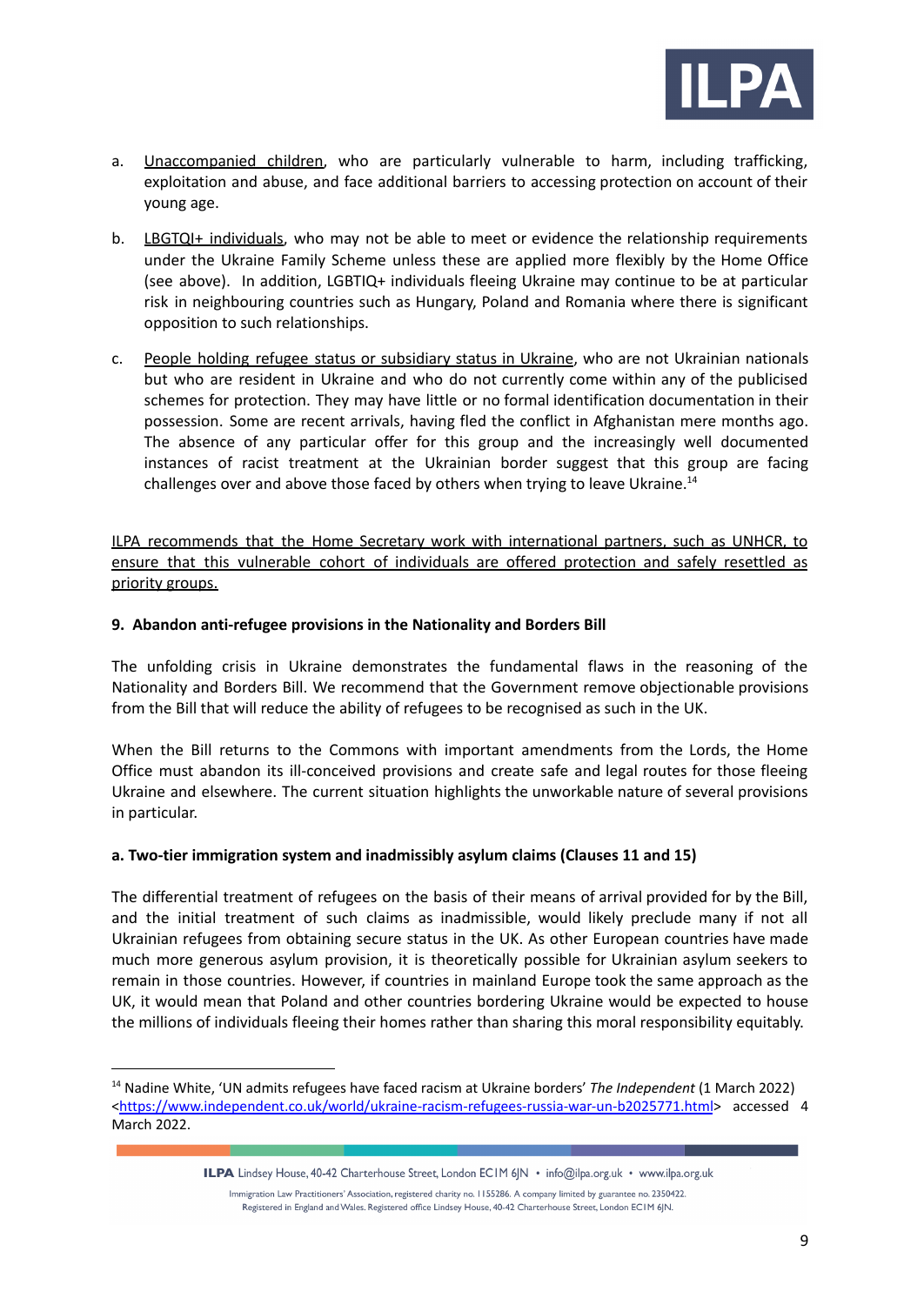

It is clear that all Ukrainian refugees need prompt, generous, and secure assistance. The Bill would exclude many of them and those like them from protection. In so doing, the UK would rip up its commitments under the Refugee Convention, which expressly prohibits this type of discrimination between refugees on the basis of their means of arrival.

We urge the Government to abandon the two-tier system of Group 1 and Group 2 refugees and accept the amendments of the House of Lords on 28 February 2022, to leave out Clause 11 of the Nationality and Borders Bill,<sup>15</sup> and on 2 March 2022 to leave out Clause 15 of the Bill.<sup>16</sup>

### **b. Offshore processing of asylum claims (Clause 28)**

It would be a stark moral failure to warehouse Ukrainian refugees offshore if they reached the UK seeking asylum. To do so would make the UK an extreme outlier in the global community, who have acted collectively to offer support and sanctuary to the Ukrainian people. Offshore processing has been condemned internationally as a human rights violation in Australia. To emulate that system in the UK would be unworkable and inhumane.

# We urge the Government to accept the amendment of the House of Lords to Clause 28, leaving out sub-paragraph (a).<sup>17</sup>

## **c. Criminalising those who come to the UK without permission (Clause 39) and those who assist individuals to come to the UK not for gain (Clause 40)**

The Home Secretary has said that, 'the whole country stands with the heroic people of Ukraine'.<sup>18</sup> This is incompatible with the criminalisation of any Ukrainian refugees who enter or remain in the UK without permission. It is no crime under international law to enter a country without permission in order to claim asylum, indeed this is envisaged by the Refugee Convention.

The Russian invasion of Ukraine has been sudden and has escalated rapidly. Ukrainians have not had time or means to obtain visas to go to third countries directly, and have simply had to flee their homes. This demonstrates the impossibility of requiring asylum seekers to obtain entry clearance before seeking sanctuary. The UK stands alone in maintaining visa requirements for those fleeing Ukraine.

There is no principled difference between the people of Ukraine and those from other countries seeking protection in the UK. This Bill will be harmful for all asylum seekers and refugees. As the invasion of Ukraine has demonstrated, unexpected violence can uproot communities without warning.

ILPA Lindsey House, 40-42 Charterhouse Street, London ECIM 6JN · info@ilpa.org.uk · www.ilpa.org.uk

<sup>&</sup>lt;sup>15</sup> UK Parliament Votes in Parliament, 'Nationality and Borders Bill Division 4: held on 28 February 2022' <https://votes.parliament.uk/Votes/Lords/Division/2693> accessed 4 March 2022.

<sup>&</sup>lt;sup>16</sup> UK Parliament Votes in Parliament, 'Nationality and Borders Bill Division 1: held on 2 March 2022' <[https://votes.parliament.uk/Votes/Lords/Division/2698>](https://votes.parliament.uk/Votes/Lords/Division/2698) accessed 4 March 2022.

 $18$  (n 8). <sup>17</sup> UK Parliament Votes in Parliament, 'Nationality and Borders Bill Division 2: held on 2 March 2022' <[https://votes.parliament.uk/Votes/Lords/Division/2699>](https://votes.parliament.uk/Votes/Lords/Division/2699) accessed 4 March 2022.

Immigration Law Practitioners' Association, registered charity no. 1155286. A company limited by guarantee no. 2350422. Registered in England and Wales. Registered office Lindsey House, 40-42 Charterhouse Street, London EC1M 6JN.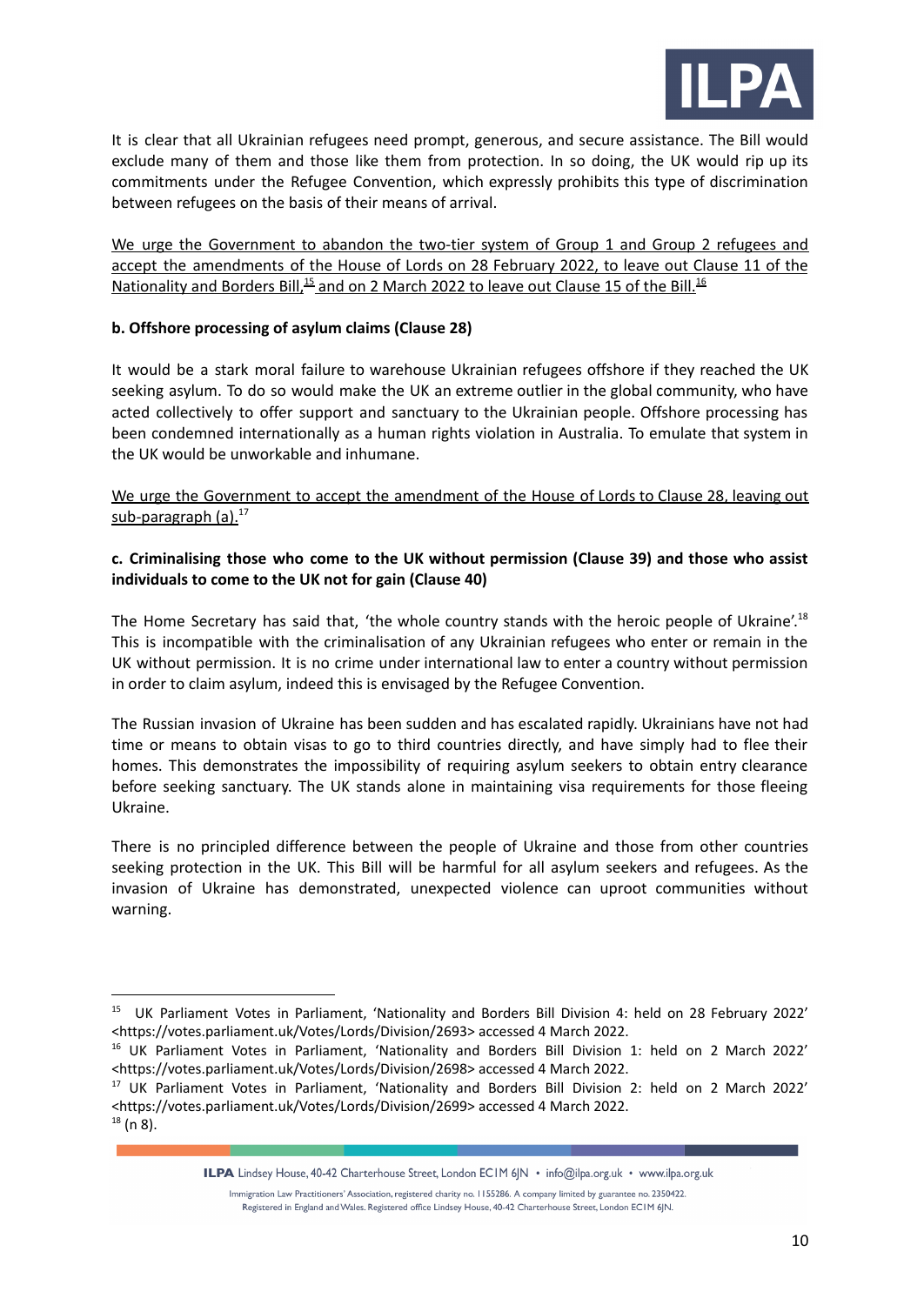

We urge the Government to accept the amendments of the House of Lords to Clauses 39<sup>19</sup> and 40<sup>20</sup>.

ILPA recommends that the Government remove all provisions from the Nationality and Borders Bill, which would reduce the ability of those fleeing persecution to seek protection in the UK.

# **10. Ensure protection for Russian and Belarussian nationals at risk of persecution speaking out against the war**

ILPA is concerned as to the absence of any clear policy or consideration of civilians in Russia or Belarus who, having courageously demonstrated and spoken out against the Putin and Lukashenko regimes respectively, may face persecution and require international protection.

There are already reports of some 6,400 arbitrary arrests of peaceful anti-war demonstrators in Russia since Thursday last week.<sup>21</sup> Police have detained children for calling for peace.<sup>22</sup> Russia's records of arbitrary detention, unlawful and extra judicial killings and retaliation for defectors, including on British soil, is well known and widely reported. $^{23}$  Likewise, in Belarus hundreds are being arrested and many detained. $24$  The UK Foreign Office recognised the likely fate of those opposing the actions of the Lukashenko regime in December 2021: 'We will not look away while members of the opposition, journalists and activists continue to be beaten, jailed and killed, or forced into exile.' 25

The contribution of these individuals to ending the conflict is significant. The Prime Minister has himself addressed the Russian people directly in his televised statements. For those nationals who leave Russia or Belarus and arrive safely in the UK or who are here already, there is no current Country Policy and Information Note or known guidance for how the Home Secretary will approach their cases.

<sup>19</sup> UK Parliament Votes in Parliament, 'Nationality and Borders Bill Division 6: held on 2 March 2022' <[https://votes.parliament.uk/Votes/Lords/Division/2704>](https://votes.parliament.uk/Votes/Lords/Division/2704) accessed 4 March 2022.

<sup>&</sup>lt;sup>20</sup> UK Parliament Votes in Parliament, 'Nationality and Borders Bill Division 7: held on 2 March 2022' <https://votes.parliament.uk/Votes/Lords/Division/2706> accessed 4 March 2022.

<sup>&</sup>lt;sup>21</sup> United Nations Human Rights Office of the High Commissioner, 'Press briefing notes on Russia' (1 March 2022) [<https://www.ohchr.org/EN/NewsEvents/Pages/DisplayNews.aspx?NewsID=28178&LangID=E>](https://www.ohchr.org/EN/NewsEvents/Pages/DisplayNews.aspx?NewsID=28178&LangID=E) accessed 4 [March](https://www.ohchr.org/EN/NewsEvents/Pages/DisplayNews.aspx?NewsID=28178&LangID=E) 2022.

<sup>22</sup> Nadeem Badshah, 'Moscow police detain children for laying flowers at Ukrainian embassy' *The Guardian* (2 March 2022)

<sup>&</sup>lt;[https://www.theguardian.com/world/2022/mar/02/moscow-police-arrest-children-for-laying-flowers-at-ukrai](https://www.theguardian.com/world/2022/mar/02/moscow-police-arrest-children-for-laying-flowers-at-ukrainian-embassy) [nian-embassy>](https://www.theguardian.com/world/2022/mar/02/moscow-police-arrest-children-for-laying-flowers-at-ukrainian-embassy) accessed 4 March 2022.

<sup>&</sup>lt;sup>23</sup> US Department of State, '2020 Country Reports on Human Rights Practices: Russia' (30 March 2021) <[https://www.state.gov/reports/2020-country-reports-on-human-rights-practices/russia/>](https://www.state.gov/reports/2020-country-reports-on-human-rights-practices/russia/) accessed 4 March 2022.

<sup>&</sup>lt;sup>24</sup> United Nations Human Rights Office of the High Commissioner, 'Press briefing notes on Belarus' (1 March 2022) [<https://www.ohchr.org/EN/NewsEvents/Pages/DisplayNews.aspx?NewsID=28177&LangID=E>](https://www.ohchr.org/EN/NewsEvents/Pages/DisplayNews.aspx?NewsID=28177&LangID=E) accessed 4 [March](https://www.ohchr.org/EN/NewsEvents/Pages/DisplayNews.aspx?NewsID=28177&LangID=E) 2022.

<sup>&</sup>lt;sup>25</sup> Foreign, Commonwealth & Development Office and The Rt Hon Elizabeth Truss MP, 'UK imposes further sanctions to hold Lukashenko regime to account for human rights violations in Belarus' (2 December 2021) <[https://www.gov.uk/government/news/uk-imposes-further-sanctions-to-hold-lukashenko-regime-to-account](https://www.gov.uk/government/news/uk-imposes-further-sanctions-to-hold-lukashenko-regime-to-account-for-human-rights-violations-in-belarus)[for-human-rights-violations-in-belarus>](https://www.gov.uk/government/news/uk-imposes-further-sanctions-to-hold-lukashenko-regime-to-account-for-human-rights-violations-in-belarus) accessed 4 March 2022.

ILPA Lindsey House, 40-42 Charterhouse Street, London ECIM 6JN • info@ilpa.org.uk • www.ilpa.org.uk

Immigration Law Practitioners' Association, registered charity no. 1155286. A company limited by guarantee no. 2350422. Registered in England and Wales. Registered office Lindsey House, 40-42 Charterhouse Street, London EC1M 6JN.